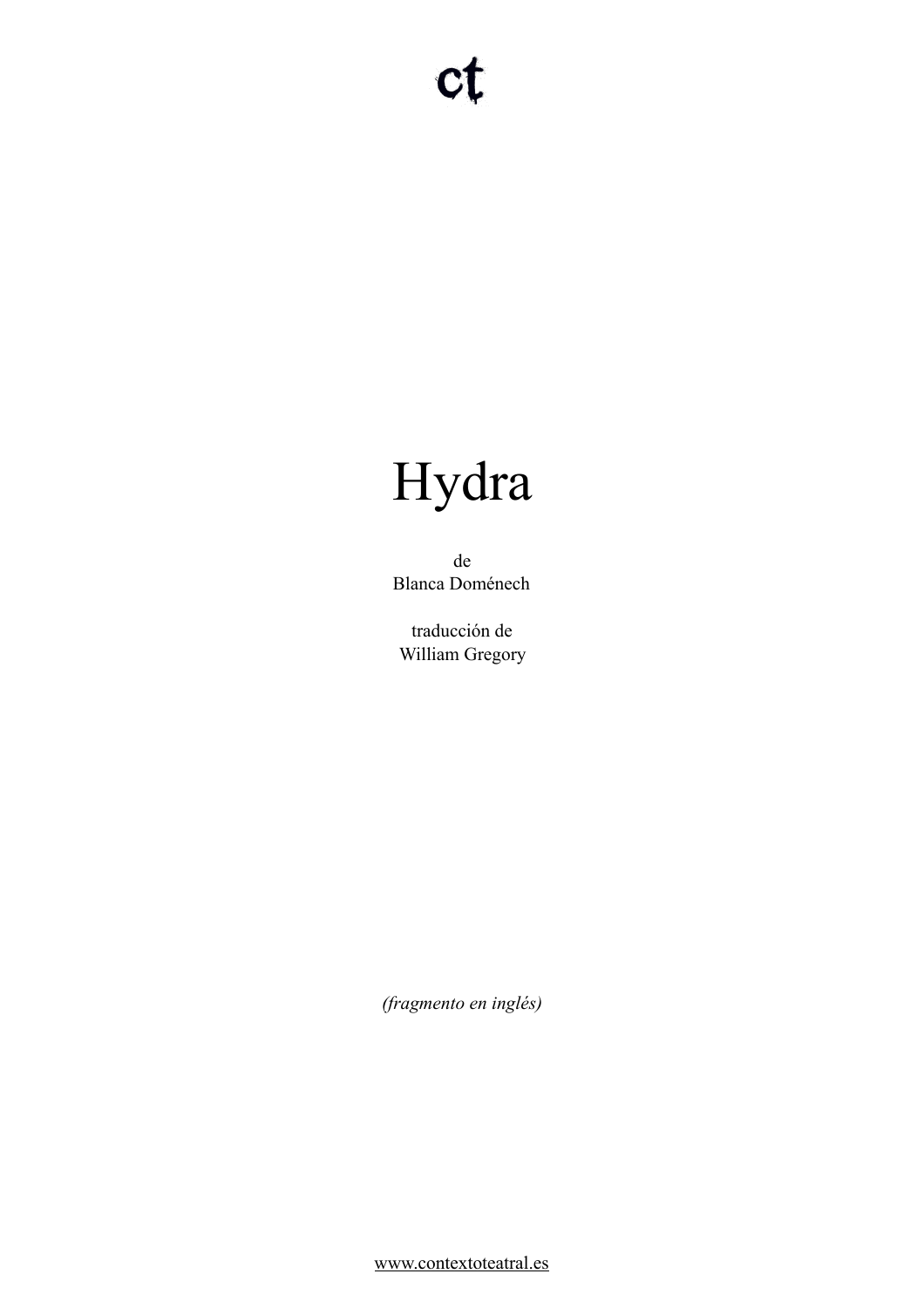# **SHOCK**

*Bellevue Hospital Center. New York City.* 

*LEON M. BRADLEY has somehow found his way into AMANDA PRESTON's office.* 

LEON I've been trying to talk to you the whole morning.

AMANDA What did you say the patient's name was?

LEON Inessa Bradley.

AMANDA Is she a relative?

**LEON** I'm her husband.

AMANDA Her husband?

LEON I just told you… You think it's strange?

# AMANDA

I thought she seemed very young, almost a kid. Take a seat; I'm looking for her file. *(Reads something on the computer screen.)* Run over, caught between two cars. Conscious for the first few minutes in the ambulance, until—

LEON They already told me all that. I don't need you to tell me the same story.

*Pause.* 

AMANDA So tell me what I can do for you.

LEON I'm going to close the door, if you don't mind.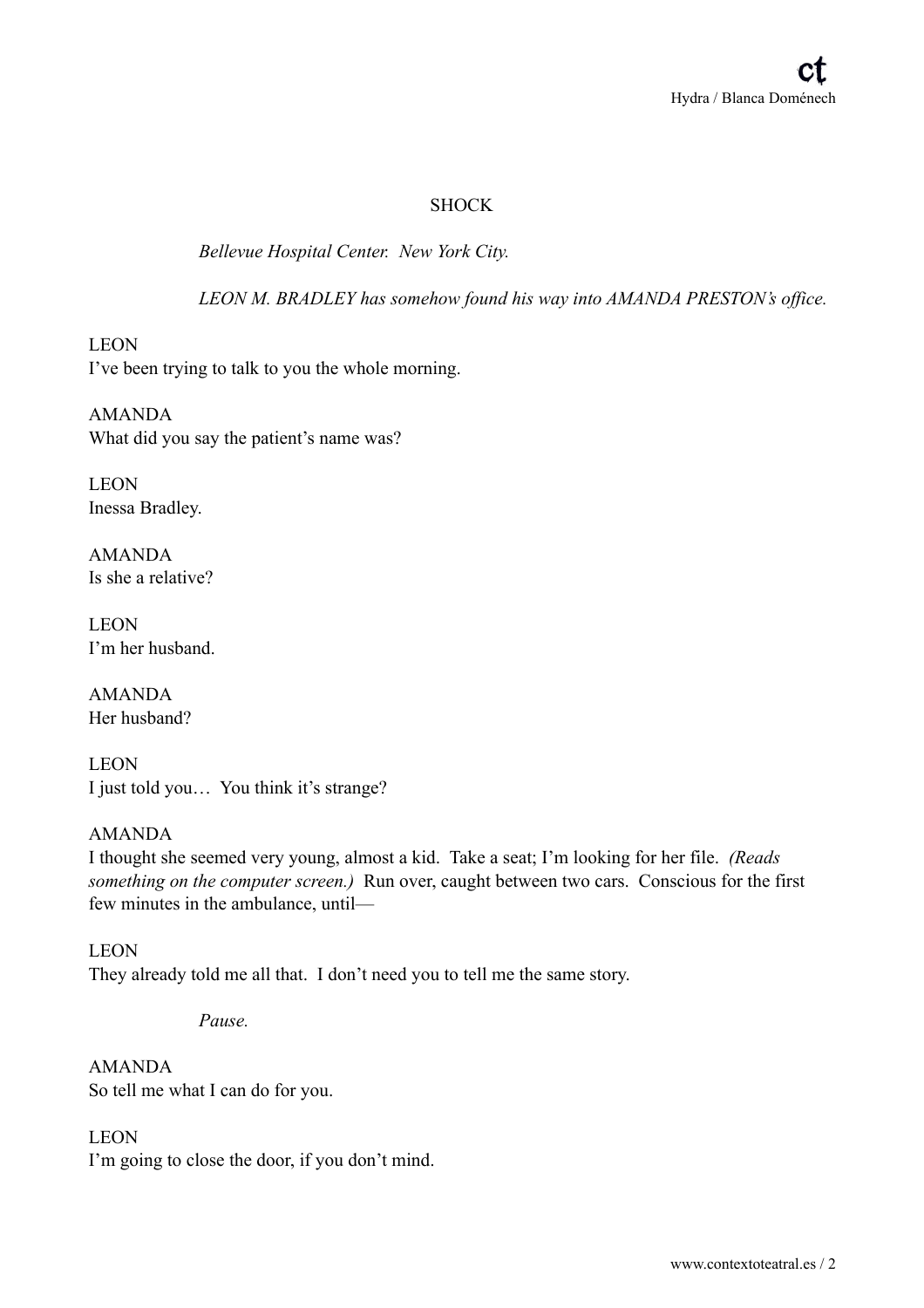AMANDA Are you feeling all right?

LEON I'm just a little dizzy.

AMANDA I can understand you're anxious.

LEON I'm not anxious.

AMANDA Upset. Whatever. *(Pause.)* Have you had any psychological support?

LEON They gave me some pills. But I haven't taken them.

AMANDA You should talk to a psychologist. We have the best support service in the city. Give me a second.

*(Types on the computer screen.)* 

LEON I'm talking to you.

AMANDA Patricia Broggi's waiting for you in her office.

LEON Patricia Broggi?

AMANDA She's the best psychologist at the center.

LEON

I don't want to talk to a psychologist. I want to talk to the neuroscientist who's working on Inessa's case.

# AMANDA

I'd be delighted to talk to you once you've worked through this initial shock. *(Pause.)* I'm sorry… I do understand your situation; I didn't mean to be rude.

#### LEON

I'm here so you can explain everything to me. Everything. What options we have. Time could be an extremely important factor right now.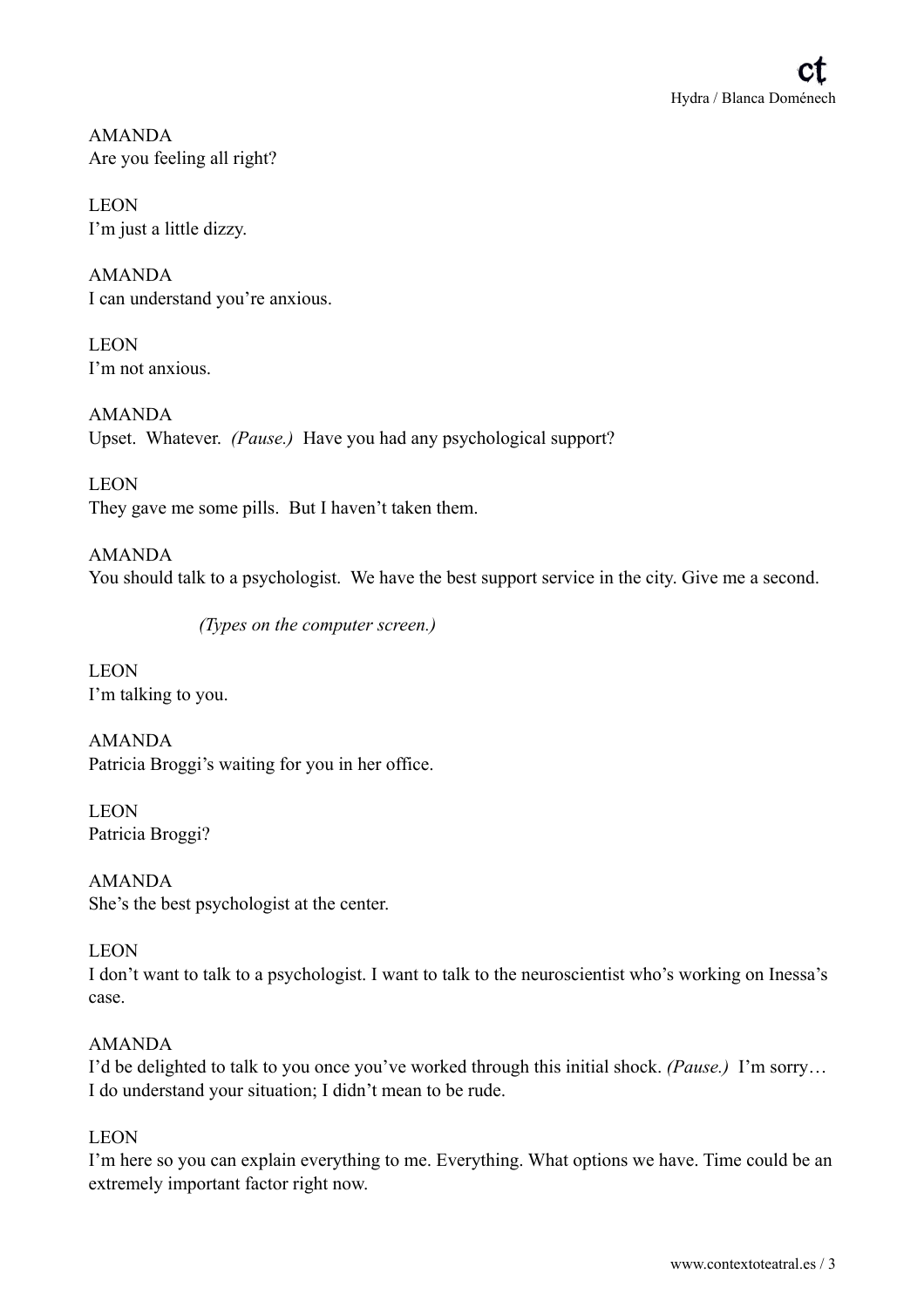### AMANDA

Inessa is in the best professional hands. We're carrying out a meticulous examination and we're doing that as quickly as we can. But it's too soon to make a diagnosis.

# LEON

She's in a coma.

# AMANDA

There are many kinds of coma. Different levels of damage to the brain have different effects. As soon as we can be sure where and how Inessa's brain is damaged, then we'll decide what to do. Listen: I assure you Inessa is in very good hands. I will do everything I can to help her. *(Pause.)* And now I think you should talk to Patricia.

**LEON** Twenty-five.

AMANDA What?

**LEON** She's twenty-five. We were married two months ago.

AMANDA Two months…

#### LEON

I knew she was part of my family from the moment I met her. We belong to each other. We're in the same place at the same time. She's my half. My half. You understand?

AMANDA I'll show you to Patricia's office.

*AMANDA goes to the door.* 

# LEON

Imagine if you were locked inside a box… A strange box that lets you hear absolutely everything around you, but without your voice being heard…

*AMANDA opens the door, inviting him to leave.* 

#### LEON

She's locked inside her own head. There must be some way to get her out of there. I have to help her get out of there.

*MARCUS appears. He stops at the door when he sees AMANDA.*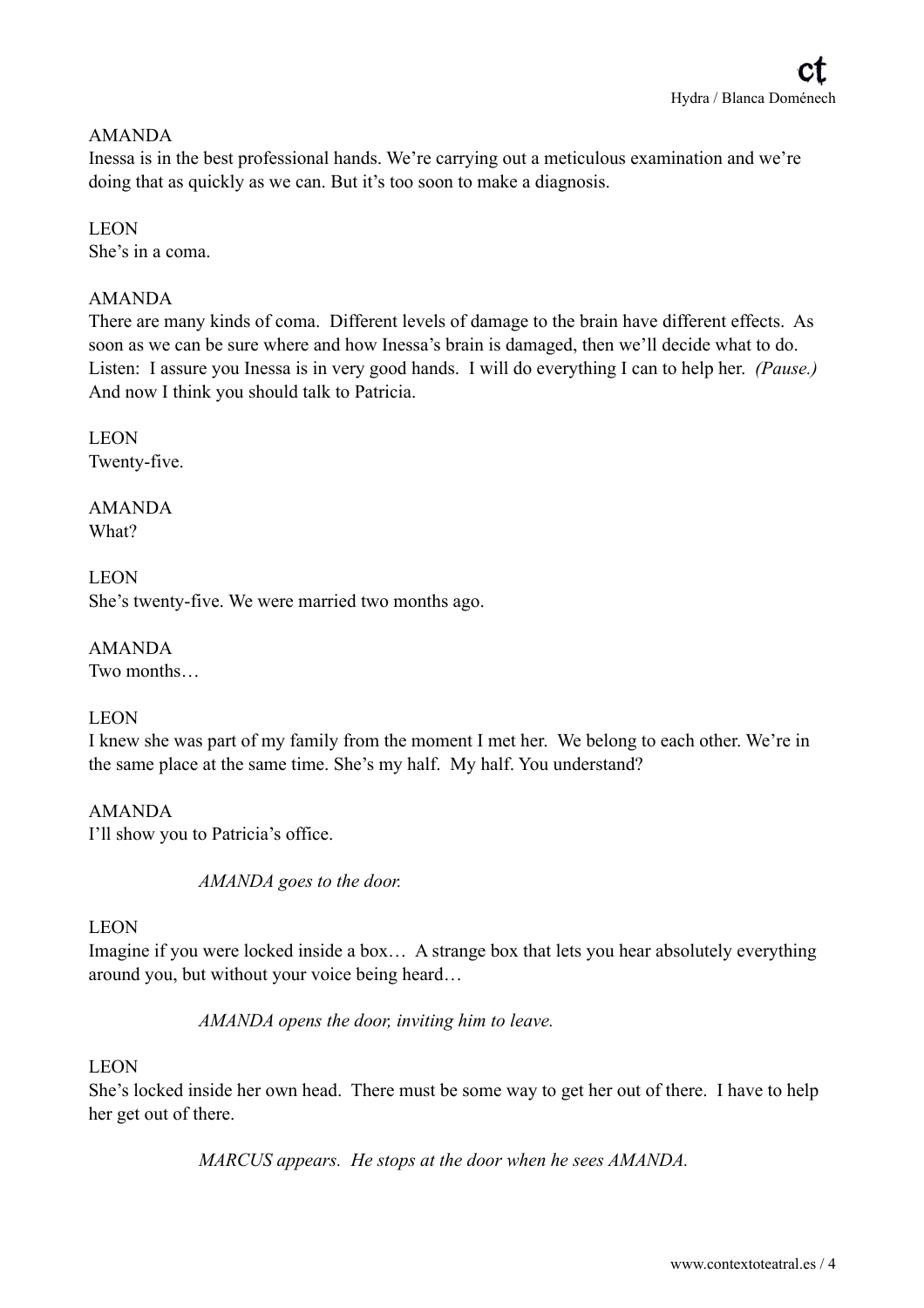# **MARCUS** Excuse me… Are you busy?

AMANDA This gentleman needs someone to show him to Patricia Broggi's office. Would you be so kind?

# **MARCUS**

Sure.

# AMANDA

*(To LEON.)* It's important you relax, get some rest.

# LEON I'll be waiting for that diagnosis.

*They leave. A long silence. AMANDA picks up the phone, dials.* 

# AMANDA

I need some information on a patient. Inessa Bradley Kuznetsoy. Did you do the MRI yet? What state is she in right now? I want all the reports on the desk… I'm on my way.

#### *MARCUS enters.*

**MARCUS** Nothing like having the person you love locked inside her own brain to make you stressed.

# AMANDA I live with that torment every day. What did you want?

**MARCUS** Actually, I came to talk about her: Inessa Kuznetsoy.

AMANDA Oh, you did?

# **MARCUS** They need you to sign for the angiogram and the EEG.

AMANDA Had you met her husband?

MARCUS He's been in her room all morning.

AMANDA What did you make of him?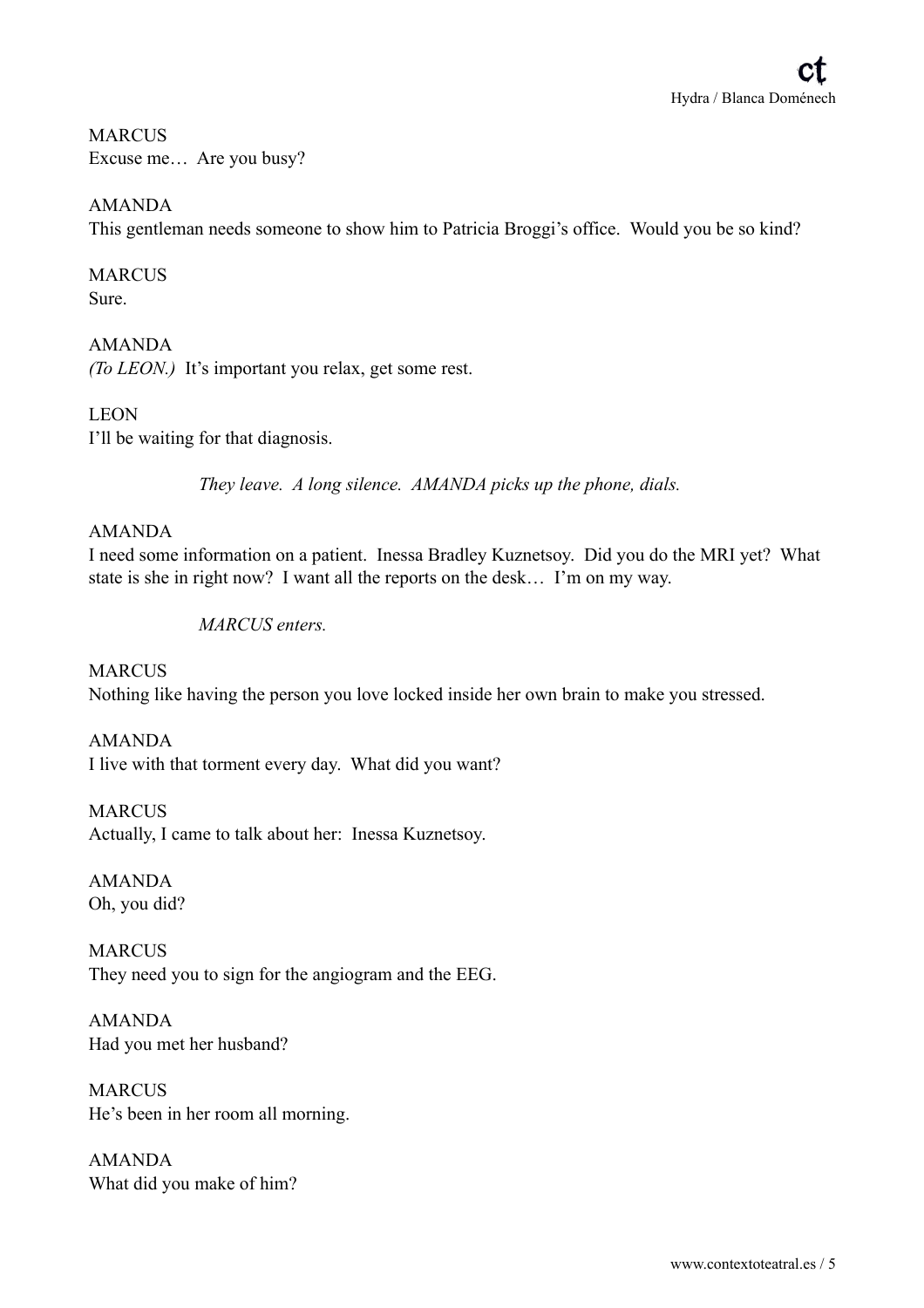**MARCUS** You've seen him.

AMANDA Such a soft way of speaking, even when he's upset.

# **MARCUS**

I think he's one of those eccentric millionaires. Did you see his shoes?

AMANDA Millionaires?

**MARCUS** You don't know? The whole ward's been going crazy about it all morning.

AMANDA About what?

#### **MARCUS**

He's one of the most important investors in the world. He's third on the global rich list. Leon Bradley. Type his name into Google. It's all there.

#### AMANDA

*(Reading the computer screen.)* 'Known for his immense wealth and preference for value investing…' *(Pause. Continues reading.)* 'Featured in *Time* magazine's 100 Most Influential People of 2015.'

#### **MARCUS**

The guy has investments everywhere. Textiles factories, legal firms, banks, Coca-Cola, even candies and gum… All kinds of companies. He's all over the web, you could spend days reading about him.

*Pause.* 

#### AMANDA

Give me those papers. I'll sign them in a second… We haven't met before. Right?

#### **MARCUS**

We were introduced the other day, but you didn't pay much attention. You didn't even look up from your screen.

AMANDA What's your name?

MARCUS Marcus Lundberg. I'm an intern; I've been here twenty days.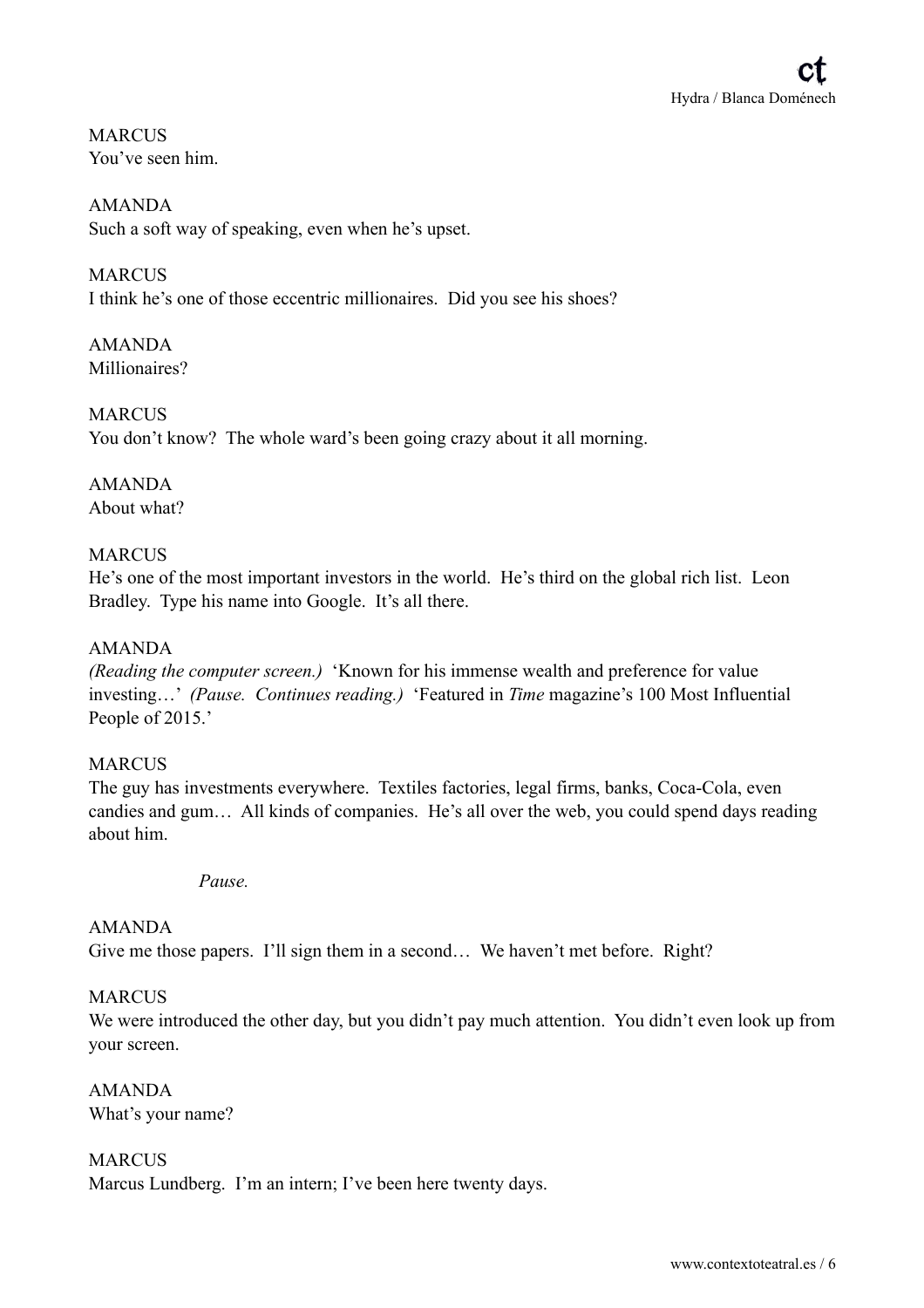AMANDA Specializing in…?

**MARCUS** Medicine… Although I do a bit of everything. You know.

AMANDA Have you worked on a coma case before?

**MARCUS** Never.

AMANDA You have to be prepared.

**MARCUS** I am.

# AMANDA

I mean emotionally. A case like this is a challenge and a struggle for everyone. It'll take you to the edge.

*AMANDA approaches the door.* 

# **MARCUS**

Some people say a situation only exists when someone's watching. When no one's looking, it stops existing. Just smoke. What do you think about that?

AMANDA It could be true, but I've no way of being sure.

# MARCUS

I mean… We all have thoughts… I've been doing meditation lately. In one of the sessions I managed to see my own mind as if it wasn't mine. You know what I mean? Like I was hearing someone else's words. So I asked myself, who's speaking for me? Who's this person sending me messages, telling me what to do, what to think, what to feel, where I have to go…?

*AMANDA opens the door.* 

AMANDA I'm sorry, Marcus. I'm in a hurry.

*AMANDA exits. MARCUS follows her out.*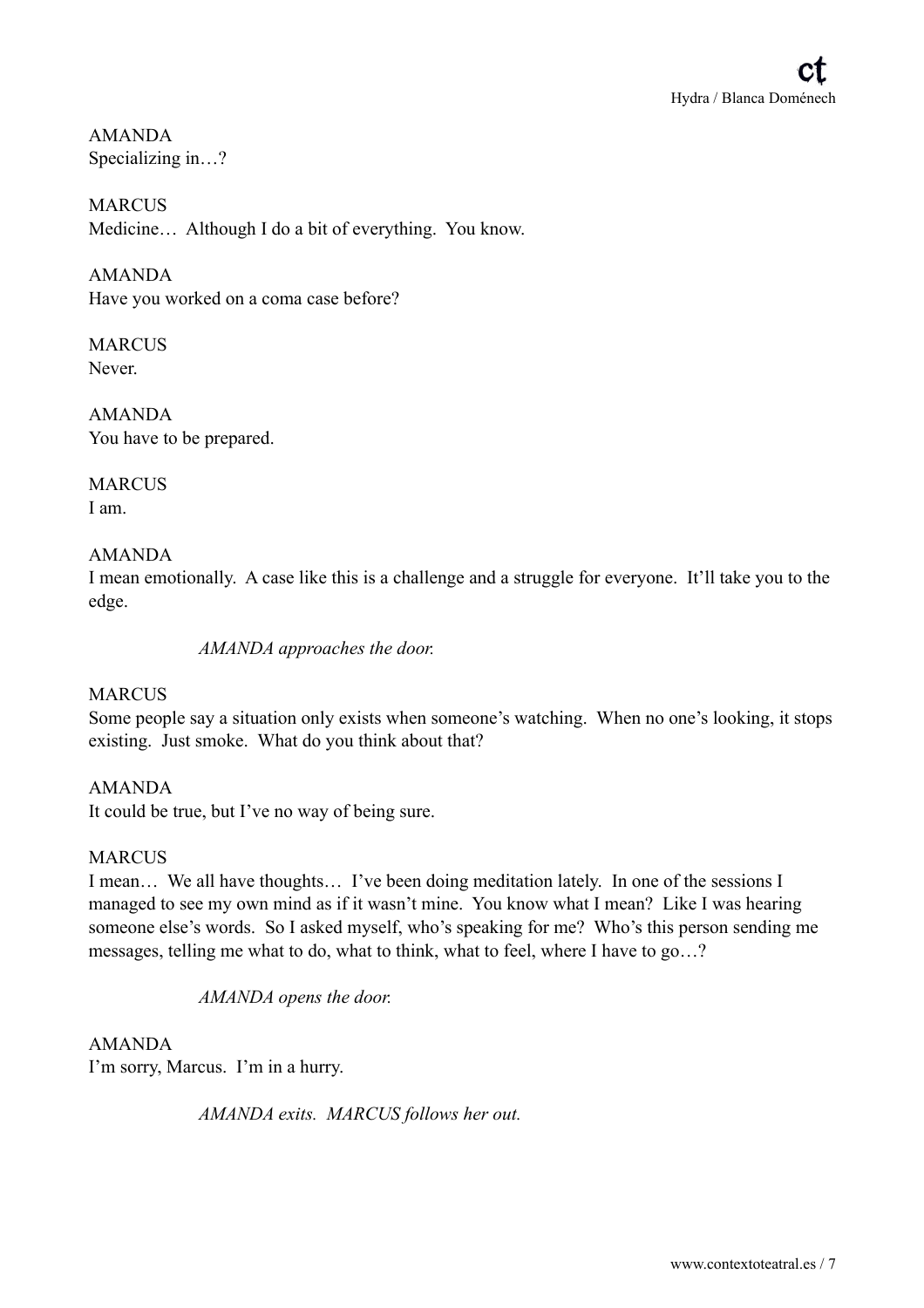# A TRAPPED MIND

*ICU. LEON has managed to get inside and is in INESSA's bed, with his arms around her.* 

*JUN enters.* 

**II** IN Good afternoon. I'll pretend I didn't see anything.

*LEON gets up from the bed.* 

LEON It was just for a second. I was only lying there. She is my wife.

**JUN** You have a very beautiful wife.

**LEON** She's not just beautiful. This girl can do anything she puts her mind to.

**III**N What does she do?

LEON She's a designer and pianist.

JUN Both at once?

LEON

She's only twenty-five years old, she has her own fashion label already and last month she gave a recital at the Lincoln Center. And she's only just gotten started.

#### **JUN**

She does have piano player's hands. That's true.

*They stare at INESSA.* 

#### LEON

She often wakes up at dawn to play. You should see her. Like she understands the piano better than people. And the piano feels the same way about her. *(Suddenly stops.)* She's smiling! You see that? *(Takes INESSA's face in his hands. Speaks to her very close-up.)* You're there, aren't you. You understand me. You understood what I was saying…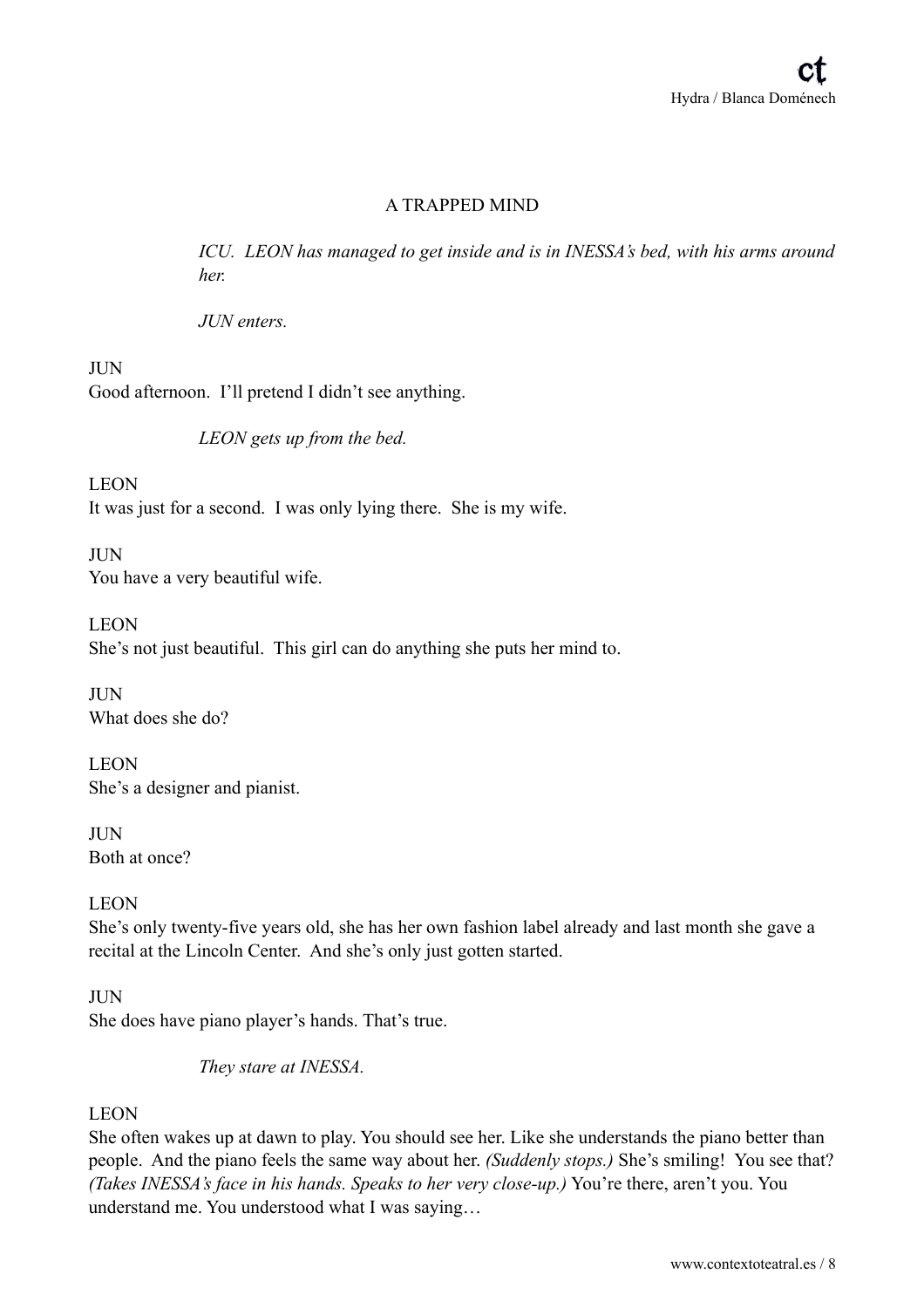**II** IN She's under observation.

**LEON** She smiled.

**II** IN It's not unusual.

LEON What?

JUN

A coma patient may smile, take someone's hand, cry, moan, even growl. But we can't be sure those movements are intentional.

# LEON

She smiled when I was talking about the piano. She understood what I was saying. She understood. *(Kisses her.)* Like there's a glimmer of consciousness there…

**JUN** We should talk about this outside.

LEON Why?

**JUN** She needs rest.

LEON So she can understand us?

# **JUN**

Let's just have a seat here. It'll be more comfortable. *(Pause.)* What I meant was we can't be sure… The problem is inside her consciousness.

LEON She's cut off.

JUN You could say that.

# LEON

But there must be some way to communicate with her. Because she's there. She's there. Smiling.

#### JUN

Ten years ago, it would be bleak, but I'd be saying definitely no. But now… You really ought to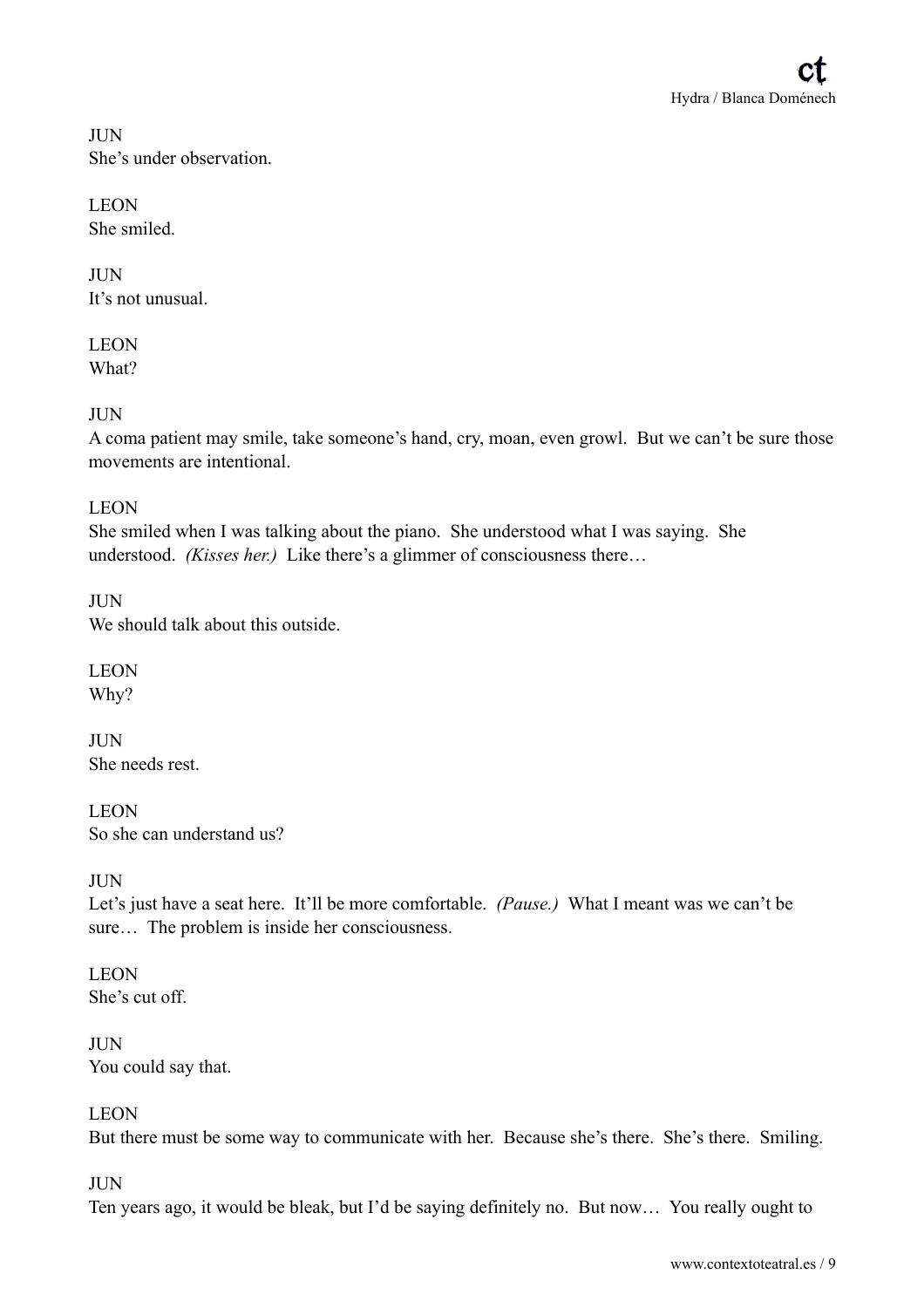talk to Amanda about this…

#### **LEON** Amanda Preston?

#### **JUN**

She's in charge of Inessa's case.

### **LEON**

I was just in her office. She didn't listen to me. She called a psychologist. Do you think I need a psychologist? My head's fine. I can't say the same about Inessa.

# **III**N

Amanda Preston is also one of the lead researchers at the Stony Brook Brain Observatory. It just opened.

**LEON** The Stony Brook Brain Observatory?

#### **II** IN

One of the big National Labs at the Department of Energy was turned into an observatory. Originally it was an accelerator for observing particles, but the technology got old. But what it still had going for it was a staff of data specialists and space to store huge amounts of information. *(Pause.)* The perfect place to formulate new strategies for studying the brain.

LEON So that means…

#### JUN

It means you should talk to Amanda again.

#### LEON

You said it would have been impossible to treat Inessa a century ago, but now you could?

#### JUN

Thanks to brain scans we've observed that some people who are trapped inside their bodies can still think and feel to varying degrees.

#### *LEON stands. He approaches INESSA and sits beside her.*

#### LEON

Everything I've achieved in this life has been thanks to my sense of smell. I can sniff out a good investment in seconds. And believe me I'm a lazy kind of guy.

#### JUN

I'd never have thought a good investor could be lazy.